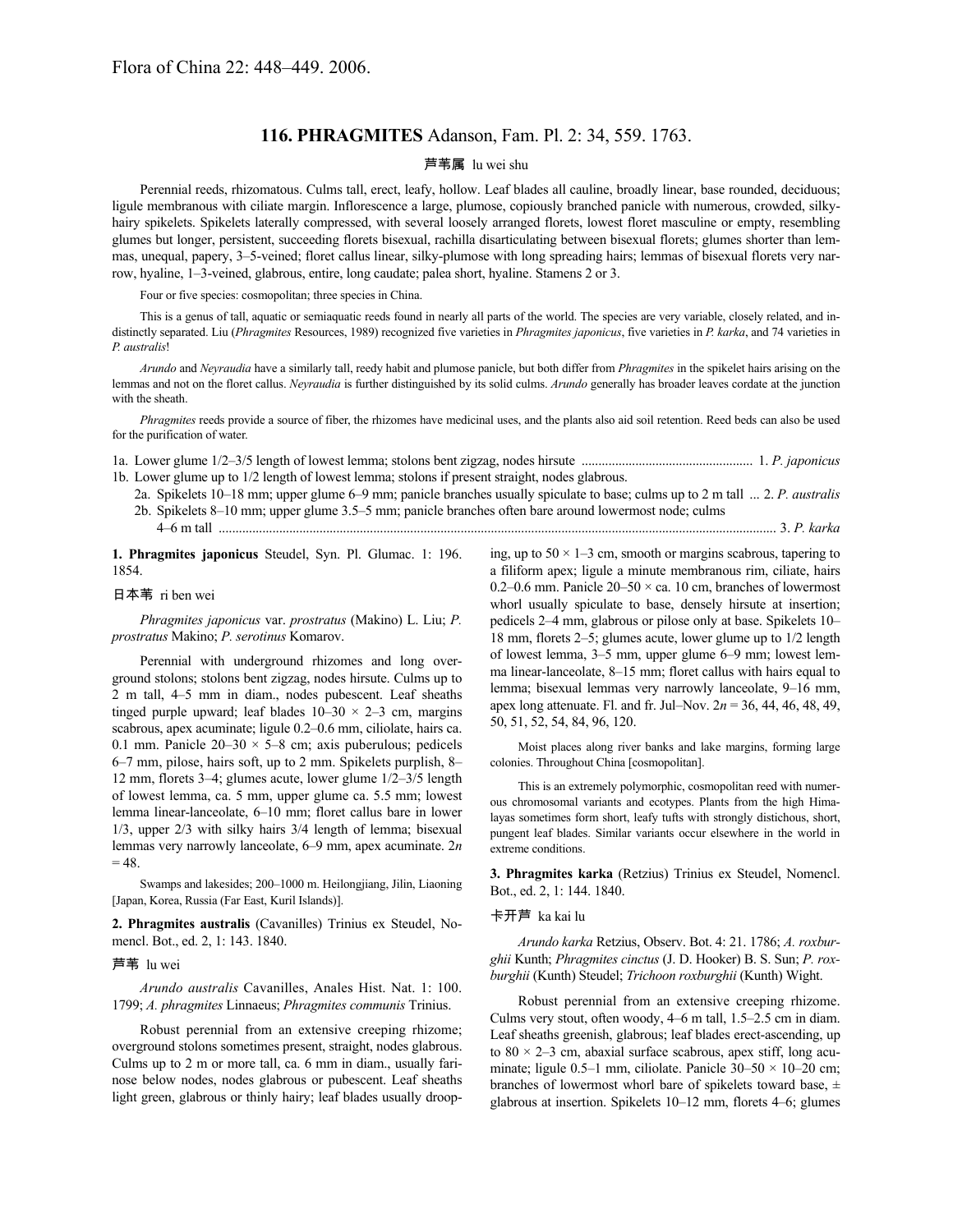## Flora of China 22: 448–449. 2006.

lanceolate-elliptic, obtuse to acuminate, lower glume up to 1/2 length of lowest lemma, 2.5–4 mm, upper glume 3.5–5 mm; lowest lemma narrowly elliptic, 7–12 mm; floret callus with hairs 4–8 mm; bisexual lemmas linear-lanceolate, 8.5–10 mm, apex long attenuate. Fl. and fr. autumn. 2*n* = 24, 36, 38, 48.

Warm swampy valleys and river banks; under 1000 m. Fujian, Guangdong, Guangxi, Hainan, Sichuan, Taiwan, Yunnan [Cambodia, India, Indonesia, Japan, Laos, Malaysia, Myanmar, New Guinea, Philippines, Sri Lanka, Thailand, Vietnam; Africa, N Australia, Pacific Islands].

This is a very robust species found in warm parts of the Old World. It has stiffer, more scabrous leaf blades and smaller spikelets with shorter callus hairs than *Phragmites australis*.

The name *"Arundo vallatoria* Linnaeus" (Herb. Amboin. 15. 1754) belongs here, but was not validly published (see Art. 34 Ex. 2 of the Saint Louis Code), and hence neither was the combination *"Phragmites vallatoria* (Linnaeus) Veldkamp" (Blumea 37: 233. 1992).